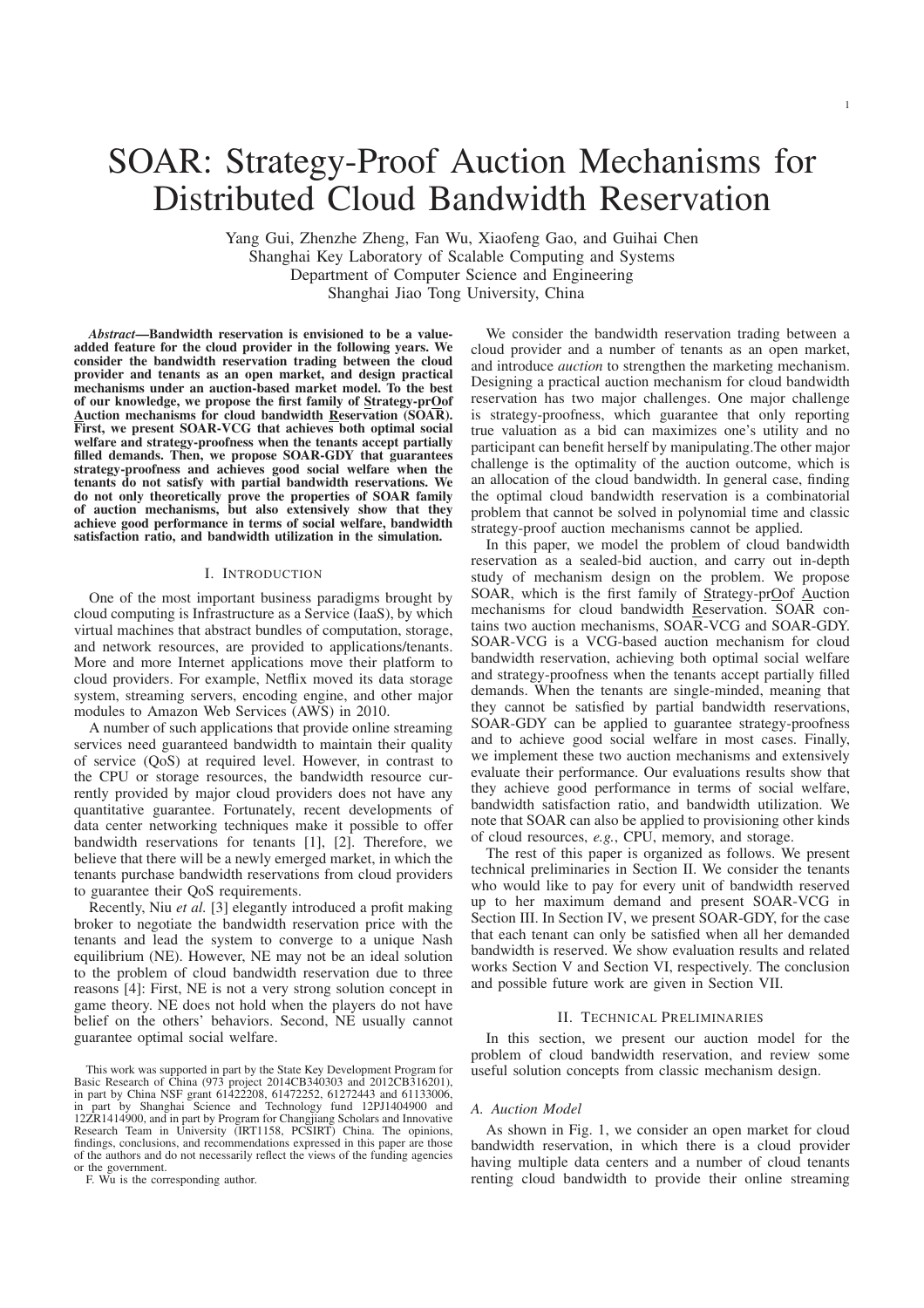services, such as online video. The data centers of the cloud provider are geographically located, and have different capacities of bandwidth. The cloud tenants, especially the providers of online video streaming services, need to compete with each other to reserve bandwidth to guarantee their requirements on quality of service (QoS) of data rate. The cloud provider manages the allocation of available bandwidth of the data centers, according to the cloud tenants' bandwidth demands.



Fig. 1. An open market for cloud bandwidth reservation with  $m$  data centers and n tenants.

We model the problem of cloud bandwidth reservation as a sealed-bid auction, in which all the buyers simultaneously submit sealed bids periodically, so that no buyer knows the bid of any of the other participants. The cloud provider is assume to be trustworthy, and let it make the decision on the allocation of reserved cloud bandwidth and the charge to each tenant. The auction is carried out periodically (*e.g.*, every hour or day) or on demand (*e.g.*, one of the cloud provider raise a request for bandwidth adjustment).

Cloud Provider: A cloud provider (*e.g.*, Azure, Amazon EC2, and Google AppEngine) possesses a number of data centers geographically located all over the world, denoted by  $M = \{1, 2, \ldots, m\}$ . Each data center  $l \in M$  may have a different outgoing bandwidth capacity of  $B_l$ , and a serving cost of  $c_l$  per unit of bandwidth.  $\vec{B} = (B_1, B_2, \ldots, B_m)$ and  $\vec{c} = (c_1, c_2, \dots, c_m)$  denote the vector of bandwidth capacities and per unit bandwidth costs, respectively.

**Tenant:** There is a set of tenants, denoted by  $\mathbb{N}$  =  $\{1, 2, \ldots, n\}$ , who are online streaming service providers (*e.g.*, Netflix, Hulu, and Youku). The tenants compete to reserve bandwidth from the cloud provider to serve their customers. Each tenant  $i \in \mathbb{N}$  demands to reserve bandwidth  $d_i$  to satisfy her requirement on QoS, and has a valuation of  $v_i$  on each unit of bandwidth reserved. This valuation can be derived from the revenue obtained by a tenant for serving her subscribers, and is the private information to the tenant. We denote the valuation profile of the tenants by  $\vec{v} =$  $(v_1, v_2, \ldots, v_n)$ . In the auction, the tenants simultaneously submit their sealed bids  $\vec{b} = (b_1, b_2, \dots, b_n)$ , which are not necessarily equal to their valuations, the bandwidth demands  $\overline{d} = (d_1, d_2, \ldots, d_n)$ , to the cloud provider. In Section III, we consider the case that each tenant would like to pay for every unit of bandwidth reserved up to her maximum demand. In Section IV, we consider the case, in which each tenant can only be satisfied when all her demanded bandwidth is reserved.

The cloud provider determines the set of winning tenants W, bandwidth reserved for the tenants  $A = (a_i^l)_{i \in \mathbb{N}, l \in \mathbb{M}}$ , and the charge to the tenants  $\vec{p} = (p_1, p_2, \ldots, p_n)$ . Here,  $a_i^l$  denotes the bandwidth reserved in the data center l for the tenant  $i$ , and  $p_i$  denotes the per unit bandwidth charge for the tenant  $i$ . To guarantee the profit of the cloud provider, we require that the charge must be no less than a predefined constant  $p_0 > 0$  (*e.g.*,  $p_0 = \max_{l \in \mathbb{M}}(c_l)$ ).

The utility  $u_i$  of the tenant i is defined to be the difference between her valuation on the reserved bandwidth and the charge, namely  $u_i = a_i(v_i - p_i)$ , where  $a_i = \sum_{l \in M_i} a_i^l$  is the total amount of bandwidth reserved for the tenant i.

We assume that the tenants are rational, that means the only objective of each tenant is to maximize her own utility. A tenant has no preference over different outcomes, if the utility is same to the tenant herself. The tenants may try to manipulate their bids in order to seek for higher utilities, but do no cheat about their bandwidth demands. We also assume that the tenants do not collude with each other.

In contrast to the tenants, the auction's objective is to maximize *social welfare*, which is defined as follows.

Definition 1 (Social Welfare). *The social welfare in an auction for cloud bandwidth reservation is the difference between the sum of tenants' valuations and the sum of costs on the reserved bandwidths:*  $SW = \sum_{i \in \mathbb{W}} \sum_{l \in M_i} (v_i - c_l) a_i^l$ .

#### *B. Solution Concepts*

A strong solution concept from mechanism design is *dominant strategy*.

Definition 2 (Dominant Strategy [5]). *Strategy (bid in this paper)* s<sup>i</sup> *is the player (tenant in this paper)* i*'s dominant* strategy, if for any strategy  $s'_i \neq s_i$  and any other players' *strategy profile*  $s_{-i}: u_i(s_i, s_{-i}) \geq u_i(s'_i, s_{-i}).$ 

Intuitively, a dominant strategy of a player/tenant is a strategy/bid that maximizes her utility, regardless of what strategy/bid profile the other players/tenants choose.

The concept of *incentive-compatibility* means that there is no incentive for any player/tenant to lie about her private information, and thus revealing truthful information is the dominant strategy for every player/tenant. An accompanying concept is *individual-rationality*, which means that for every player/tenant participating the game/auction is expected to gain no less utility than staying outside. Now we introduce the definition of *Strategy-Proof Mechanism*.

Definition 3 (Strategy-Proof Mechanism [5]). *A mechanism is strategy-proof when it satisfies both incentive-compatibility and individual-rationality.*

The objective of our work is to design strategy-proof auction mechanisms for cloud bandwidth reservation.

# III. VCG-BASED AUCTION

In this section, we consider the case that each tenant would like to pay for every unit of bandwidth reserved up to her maximum demand. We present SOAR-VCG, a VCG-based auction mechanism for cloud bandwidth reservation, which achieves both optimal social welfare and strategy-proofness. SOAR-VCG is composed of optimal bandwidth reservation and VCG-based charging.

### *A. Optimal Bandwidth Reservation*

Given the bandwidth capacity profile  $\overrightarrow{B}$  and per unit bandwidth cost profile  $\vec{c}$  of the data centers, and demand profile  $\vec{d}$  and bid profile  $\vec{b}$  from the tenants, we model the problem of social welfare maximizing bandwidth reservation as a linear program  $\mathcal{LP}$ . The objective is to maximize the social welfare. Here, we use  $b_i$  instead of  $v_i$  to calculate social welfare, because the strategy-proof mechanism shown in Section III-B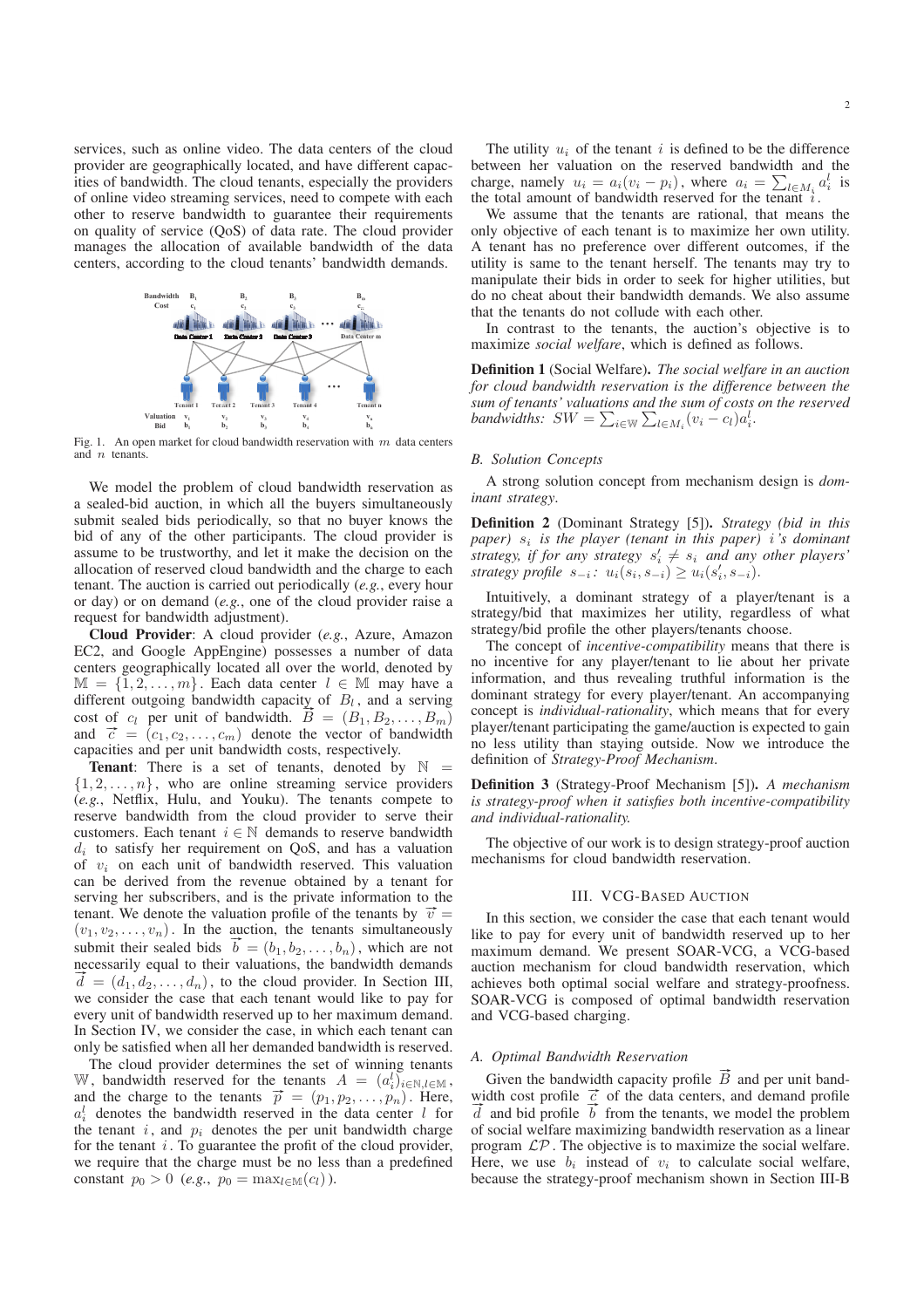will guarantee that bidding  $b_i = v_i$  is the dominate strategy of each tenant  $i \in \mathbb{N}$ . Constraint (1) indicates the bandwidth capacity limitation on the data centers. Constraint (2) indicates the maximal demands from the tenants. Constraint (3) guarantees that each bandwidth reservation is non-negative.

$$
Objective: Maximize \t SW = \sum_{i \in \mathbb{N}} \sum_{l \in M_i} (b_i - c_l) a_i^l.
$$

$$
\text{Subject to: } \sum_{i \in \mathbb{N} \land l \in M_i} a_i^l \leq B_l, \qquad \forall l \in \mathbb{M} \tag{1}
$$

$$
\sum_{l \in M_i} a_i^l \le d_i, \qquad \forall i \in \mathbb{N} \tag{2}
$$

$$
a_i^l \ge 0, \qquad \forall i \in \mathbb{N}, \forall l \in M_i \quad (3)
$$

 $a_i^l \geq 0, \qquad \forall i \in \mathbb{N}, \forall l \in M_i \quad (3)$ <br>We can get the optimal bandwidth reservation  $A^*$  to achieve optimal social welfare by solving the above linear program in polynomial time.

### *B. VCG-Based Charging*

When there exists a polynomial-time algorithm to compute the optimal solution for an allocation problem, the celebrated VCG mechanism [6] can be applied to calculate the charge to achieve the strategy-proofness. Suppose  $A^*$  and  $A'$  be the bandwidth reservation outcome matrix when the tenant  $i$  participates the auction or not, respectively. Then the VCG charge  $p_i^*$  of the winning tenant i is

$$
p_i^* = \frac{\sum\limits_{j \neq i}^{r_i} \sum\limits_{l \in M_j} (b_j - c_l) a_j^{rl} - \sum\limits_{j \neq i}^{r_i} \sum\limits_{l \in M_j} (b_j - c_l) a_j^{rl} + \sum\limits_{l \in M_i}^{r_i} c_l a_i^{rl}}{\sum\limits_{l \in M_i} a_i^{rl}}.
$$

Intuitively, the VCG charge  $p_i^*$  of the winning tenant i is the difference between the two social welfare excluding herself, when she participates the auction or not. It cannot happen that  $0 \le p_i^* \le p_0$ , because  $b_i \ge p_0, \forall i \in \mathbb{N}$ . Then, the charge  $p_i$  for the winning tenant i is  $p_i = \max\{p_i^*, p_0\}.$ For the losers, they are free of any charge.

Since SOAR-VCG has an optimal allocation and calculates the charge based on VCG, we have the following conclusion.

Theorem 1. *SOAR-VCG is a strategy-proof and optimal auction mechanism for cloud bandwidth reservation.*

### IV. GREEDY AUCTION

In reality, some tenants may have strict requirement on QoS, and they can only be satisfied and would like to pay for the reserved bandwidth, when all of the demanded bandwidth is reserved. In this section, we consider the situation that each tenant pays for the reserved bandwidth only when her demand is fully filled, and model the social welfare maximization problem as the following binary programm BP .

$$
Objective: Maximize \t SW = \sum \sum (b_i - c_l) a_i^l.
$$

$$
Subject\ to:\sum_{i\in\mathbb{N}\land l\in M_i}a_i^l\leq B_l,\qquad\forall l\in\mathbb{M}\tag{4}
$$

$$
\sum_{l \in M_i} a_i^l = x_i d_i, \qquad \forall i \in \mathbb{N} \tag{5}
$$

$$
x_i \in \{0, 1\}, \qquad \forall i \in \mathbb{N} \tag{6}
$$

The above binary programm version of the social welfare maximization can be reduced to the Generalized Assignment Problem (GAP), which has been proven to be NP-hard [7]. Considering the computational intractability of the problem of social welfare maximization and infeasibility of VCG mechanism, we propose SOAR-GDY, an alternative greedybased auction mechanism for cloud bandwidth reservation.

# *A. Design of SOAR-GDY*

Similar to SOAR-VCG, SOAR-GDY also contains two components: greedy bandwidth reservation and charging.

*1) Greedy Bandwidth Reservation:* Intuitively, SOAR-GDY tries to greedily reserve the bandwidth for the tenants that may bring higher social welfare. Since the part of social welfare achieved by the bandwidth reservation of the tenant  $i$  depends on the outcome of bandwidth allocation, which is not known before running the algorithm, we approximate the social welfare that might be achieved by the tenant  $i$  by introducing a *virtual bid*  $\hat{b}_i = \frac{d_i}{\sqrt{|\lambda|}}$  $|M_i|$  $\left(b_i - \frac{\sum_{l \in M_i}}{\sum_{l \in M_i}}\right)$  $c_lB_l$  $\frac{\epsilon M_i^{\ \ c_l B_l}{\epsilon M_i^{\ \ B_l}}\big )$ .

SOAR-GDY sorts the tenants by their virtual bids in nonincreasing order, and then greedily reserves bandwidths according to the tenants' demands following the ordering.

Algorithm 1 shows the pseudo-code of SOAR-GDY's bandwidth reservation algorithm. After calculating the virtual bid of each tenant (Line 2-4), SOAR-GDY sorts the tenants according to their virtual bids in non-increasing order (Line 5)  $\beta$ . Then, SOAR-GDY checks the tenants one by one following the order  $\beta$  to see whether each tenant *i*'s demand can be satisfied by the rest of the bandwidth. If yes, SOAR-GDY adds the tenant  $i$  to the set of winners, and allocates the bandwidth with the smallest cost to the tenant  $i$ . Otherwise, SOAR-GDY simply ignores the tenant  $i$  (Lines 6-15). Finally, SOAR-GDY outputs the set of winning tenants W and the matrix of bandwidth reservation A. The runtime of Algorithm 1 is  $\mathcal{O}(mn)$ .

### Algorithm 1: SOAR-GDY Bandwidth Reservation

**Input**: Vector of bandwidth capacities  $\vec{B}$ , vector of per unit bandwidth **comput:** Vector of bandwidth capacities  $B$ , vector of per unit bandwidth costs  $\vec{c}$ , vector of bids  $\vec{b}$ , vector of demands  $\vec{d}$ .<br>**Output:** Set of winning tenants W, matrix of bandwidth reservation  $A$ .

1 
$$
\mathbb{W} \leftarrow \emptyset
$$
;  $A \leftarrow 0^{n,m}$ ; **2 for** each  $i \in \mathbb{N}$  **do**  $\hat{b}_i \leftarrow \frac{d_i}{\sqrt{|M_i|}} \left( b_i - \frac{\sum_{l \in M_i} c_l B_l}{\sum_{l \in M_i} B_l} \right);$  **4 end 5 Sort**  $\hat{b}_i, i \in \mathbb{N}$  in non-increasing order  $\beta : \hat{b}'_1 \geq \hat{b}'_2 \geq \ldots \geq \hat{b}'_n$ ; **6 for**  $i = 1$  to *n* **do 7 if**  $\sum_{l \in M_i} B_l \geq d_i$  **then 8 while**  $d_i > 0$  **do while**  $d_i > 0$  **do**  $l \leftarrow argmin(c_l); M_i \leftarrow M_i \setminus \{l\};$   $l \in M_i$   $a'_i \leftarrow \min(B_l, d_i); d_i \leftarrow d_i - a'_i; B_l \leftarrow B_l - a'_i;$  **end is end 16 return**  $\mathbb{W}$  **and**  $A$ ;

*2) Charging:* The charge is calculated by finding *critical competitor* first, which is defined as follow.

Definition 4 (Critical Competitor). *The critical competitor*  $cc(i) \in \mathbb{N}$  *of tenant*  $i \in \mathbb{W}$  *is the first tenant, after which has been selected as a winner by Algorithm 1 given*  $\mathbb{N} \setminus \{i\}$ , *such that the tenant* i*'s demand can no longer be satisfied by the remaining bandwidths.*

Now we can show the method to calculate the charge for the tenant  $i$  by distinguishing three cases:

- 1) If tenant  $i$  loses in the auction, then her charge is  $0$ .
- 2) If tenant  $i \in \mathbb{W}$  and  $cc(i)$  does not exist (denoted by  $cc(i) = 0$ , then her charge is  $p_0$ .
- 3) If tenant  $i \in \mathbb{W}$  and there exists a critical competitor  $cc(i)$ , the charge  $p_i$  of the tenant i is set to  $p_i =$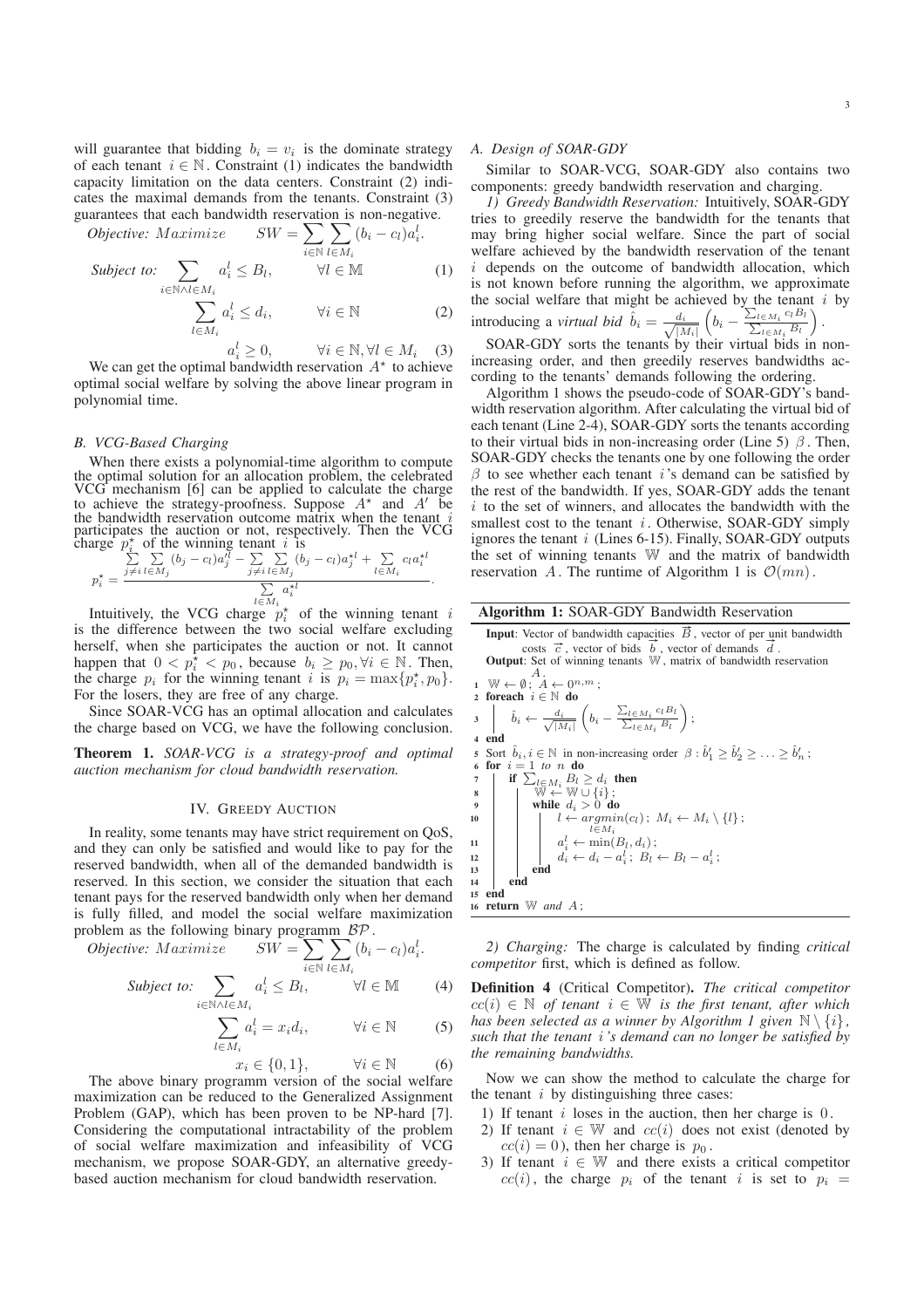$$
\max\{\frac{\hat{b}_{cc(i)}\sqrt{|M_i|}}{d_i} + \frac{\sum_{l \in M_i} c_l B_l}{\sum_{l \in M_i} B_l}, p_0\}.
$$

Algorithm 2 shows the pseudo-code of SOAR-GDY's charging algorithm, and the runtime is  $\mathcal{O}(mn)$ .

Algorithm 1 is called once to determine the set of winner and bandwidth reservation, and we need to call Algorithm 2  $\mathcal{O}(n)$  times to calculate the charge for each of the winning tenants. Therefore, the total runtime of SOAR-GDY is  $\mathcal{O}(mn^2)$ .

|--|

```
Input: Vector of bandwidth capacities \vec{B}, vector of demands \vec{d},
                   sorted list \beta.
      Output: p_i.
  1 p_i \leftarrow p_0;<br>
2 for j = 1 to n do
  3 if j \neq i and \sum_{l \in M_j} B_l \geq d_j then
 4 while dj > 0 do
  \left.\begin{array}{c|c} \vline \texttt{5} & \texttt{ii} & l \leftarrow argmin(c_l)\, ; \; M_j \leftarrow M_j \setminus \{l\} \, ; \end{array}\right\}\begin{array}{ccc} \mathbf{6} & | & | & a_j^l \leftarrow \min(B_l,d_j) \, ; \end{array}7 dj ← dj − a
l
j
; Bl ← Bl − a
l
j
;
 8 end
  \quad \  \  \, \textbf{9} \quad \  \  \, \vert \quad \  \  \, \textbf{if} \,\, \sum_{l \in M_i} B_l < d_i \,\, \, \textbf{then}l \in M_i10 \begin{array}{|c|c|c|c|c|}\n\hline\n & & p_i \leftarrow \max\{\frac{\hat{b}_j\sqrt{|M_i|}}{d_i} + \frac{\sum_{l\in M_i}c_lB_l}{\sum_{l\in M_i}B_l}\right. \hline \end{array}l \in M_i<sup>B</sup>l
                                                                                                         ,p_0\} ;
11 \left|\begin{array}{c} \n\end{array}\right| \left|\begin{array}{c} \ncc(i) \leftarrow j \end{array}\right|; break;
                      end
13 end
14 end<br>15 retu
    return p_i ;
```
### *B. Analysis*

In this section, we prove the strategy-proofness.

Theorem 2. *SOAR-GDY is a strategy-proof auction mechanism for cloud bandwidth reservation.*

*Proof:* We first show that for each tenant  $i \in \mathbb{N}$ , bidding truthfully is her dominant strategy. We distinguish two cases:

- The tenant i wins in the auction and gets utility  $u_i$  when bidding truthfully, *i.e.*,  $b_i = v_i$ . If she manipulates her bid  $b_i \neq v_i$ , the following two cases may happen:
	- $-$  The tenant *i* still wins in the auction. Her utility does not change, because her critical competitor and charge are independent on her bid.
	- $-$  The tenant *i* turns to loss in the auction. Then, her utility becomes 0, which is definitely no more than  $u_i \ (u_i \geq 0).$
- The tenant  $i$  loses in the auction when bidding truthfully. Then she must have a critical competitor, and we have  $\hat{b}_i \leq \hat{b}_{cc(i)}$ . Then, her utility  $u^i = 0$ . If she still loses when manipulating her bid, her utility cannot change. We consider the case that she cheats the bid  $b'_i \neq v_i$  and becomes a winner. Her utility still cannot be positive:

$$
u'_{i} = v_{i} - p'_{i} = v_{i} - \frac{\hat{b}_{cc(i)}\sqrt{|M_{i}|}}{d_{i}} - \frac{\sum_{l \in M_{i}} c_{l}B_{l}}{\sum_{l \in M_{i}} B_{l}}
$$
  

$$
\leq v_{i} - \frac{\hat{b}_{i}\sqrt{|M_{i}|}}{d_{i}} - \frac{\sum_{l \in M_{i}} c_{l}B_{l}}{\sum_{l \in M_{i}} B_{l}} = v_{i} - b_{i} = 0.
$$

Therefore, the tenant  $i$  cannot increase her utility by bidding any other value than  $v_i$ , namely, bidding truthfully is her dominant strategy. So, SOAR-GDY is incentive-compatibility.

Second, we show that for each tenant, truthfully participating the auction is always better than staying outside, which results in a utility of 0. It is clear that if tenant  $i$  loses in the auction and gets utility  $u_i = 0$ , this is not worse than staying outside. If the tenant  $i$  wins in the auction and gets utility  $u_i = v_i - p_i$ , we further consider two cases:

- The tenant  $i$ 's critical competitor does not exist, and thus  $p_i = p_0 \leq b_i = v_i$ .
- The tenant i has a critical competitor  $cc(i)$ . Her charge  $p_i$  is no larger than  $v_i$ .

$$
a_i = \frac{\hat{b}_{cc(i)}\sqrt{|M_i|}}{d_i} + \frac{\sum_{l \in M_i} c_l B_l}{\sum_{l \in M_i} B_l}
$$
  

$$
\leq \frac{\hat{b}_i\sqrt{|M_i|}}{d_i} + \frac{\sum_{l \in M_i} c_l B_l}{\sum_{l \in M_i} B_l}
$$
  

$$
= b_i
$$
  

$$
= v_i.
$$

Therefore, SOAR-GDY provides individual-rationality.

 $\mathcal{D}$ 

Therefore, SOAR-GDY is strategy-proof because it is both incentive-compatibility and individual-rationality.  $\blacksquare$ 

## V. EVALUATION RESULTS

We implemented SOAR and gave a similar experimental setup with [8] to evaluate the performance in this section.

Consider a cloud provider with a number of data centers provides bandwidth reservation to multiple tenants, the data center's cost of per unit bandwidth is normalized and uniformly distributed over interval (0, 1] while the tenant's valuation on per unit of bandwidth is uniformly distributed over  $(1, 2]$ . Similarly, each tenant's bandwidth demand is normalized and range from 0 to 1, and we assume that the bandwidth capacity of each data center is randomly selected in the range of  $(1, 10]$ . We fix the number of data centers at 5 and 15, respectively, and evaluate the performance of SOAR with the number of tenants vary from  $20$  to  $300<sup>1</sup>$ . For each simulation setting, we calculate the results averaged over 1000 rounds.

The following three metrics are used to evaluate performance of SOAR. As shown in Fig. 2 and 3, SOAR outperforms Nash Equilibrium (NE) method in terms of the three performance metrics. We also compare SOAR-GDY with the suboptimal solution of binary programm  $BP$  shown in Section IV achieve by integer programming tools<sup>2</sup>.

- *Social welfare*: The definition is given in Definition1.
- *Bandwidth satisfaction ratio*: Bandwidth satisfaction ratio is the percentage of tenants' bandwidth demands that can be satisfied in the auction.
- *Bandwidth utilization*: Bandwidth utilization is ratio of the total bandwidth that is utilized in the auction.

In Fig. 2, we show the performance of SOAR-VCG as a function of the number of tenants. We can see that the social welfare and bandwidth utilization increases with the number of tenants, and bandwidth satisfaction ratio decrease. When there are 15 datacenters and less than 200 tenants, bandwidth satisfaction ratio exceeds 90% , and the bandwidth utilization ratio of SOAR-VCG is higher than 90% when there are more than 180 tenants in the auction. That point indicates the bandwidth satisfaction tends to be saturated.

Fig. 3 shows evaluation results achieved by SOAR-GDY as the number of tenants increases. Which is similar to SOAR-VCG, when the number of datacenter is 15 and the number of

<sup>&</sup>lt;sup>1</sup>The ranges of the number of data center can be different from the ones used here. However, the evaluation results of using different ranges are identical. Therefore, we only show the results of the above ranges in this paper.

<sup>2</sup>Since finding the optimal solution for the SOAR-GDY case is NP-hard and the computation time of 100 rounds is more than an hour, we only calculate the optimal solution with small-scale bidders.